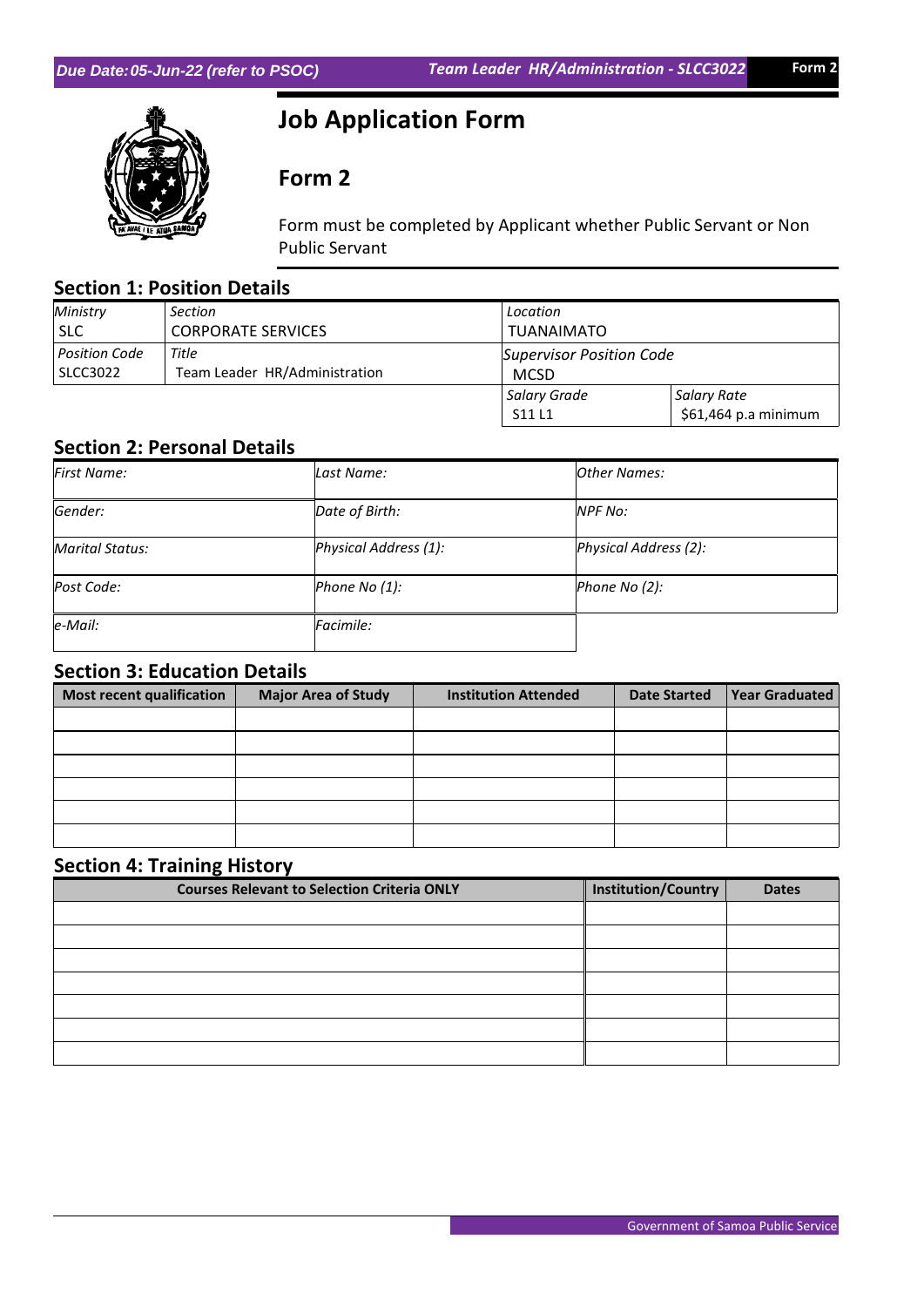#### **Section 5: Employment History**

Current / Most recent Position

| <b>Employer's Name</b>       | Date<br>Duration                 |  |  |
|------------------------------|----------------------------------|--|--|
| <b>Position Title</b>        | Number of Staff reporting to you |  |  |
| <b>Main Responsibilities</b> |                                  |  |  |

#### Next previous position

| <b>Employer's Name</b>       | Date                             | Duration |
|------------------------------|----------------------------------|----------|
| <b>Position Title</b>        | Number of Staff reporting to you |          |
| <b>Main Responsibilities</b> |                                  |          |

#### Next previous position

| <b>Employer's Name</b>       | Date                             | Duration |
|------------------------------|----------------------------------|----------|
| <b>Position Title</b>        | Number of Staff reporting to you |          |
| <b>Main Responsibilities</b> |                                  |          |

#### Next previous position

| <b>Employer's Name</b> | Date                             | Duration |
|------------------------|----------------------------------|----------|
| <b>Position Title</b>  | Number of Staff reporting to you |          |
| Main Responsibilities  |                                  |          |

#### **Section 6: Selection Criteria**

Based on an analysis of the duties of this position as determined by the Manger responsible, set out below are the criteria that will be used in assessing the suitability of each Applicant for the position. Please address each selection criteria on a separate sheet and attach to this form.

**It is the Applicant's reponsibility to:**

**1. indicate aspects of their work experience which indicate their ability to satisfy each criterion;**

**2. complete this information in a true and accurate way (failure to do so will disqualify the Applicant); and 3. supply supporting documentation should they be called for short-listed interviews.**

**Note: If you feel the need to supply additional arguments to support your fulfilment of the selection criteria listed below then please attach that information to this application form.**

 **MERIT FACTORS (Job Competencies)**

 **1. Skills and Abilities (refer to JD for full details)**

(1) Sound knowledge of business and management principles including strategic planning and management,HR modelling and the coordination of people and resources.ESSENTIAL

(2) Familiarity with Samoas employment and labour laws.ESSENTIAL

(3) Demonstrated experience implementing change management practices.ESSENTIAL

 **2. Personal Attributes (refer to JD for full details)**

(1) Ability to analyse information and evaluate alternatives to choose the best solutions to solve problems.ESSENTIAL

(2) Ability to handle complaints, settle disputes and resolve grievances and conflicts.ESSENTIAL

(3) Good communication (oral and written)and negotiation skills.ESSENTIAL

(4) Ability to develop constructive and cooperative working relationships with and amongst staff and maintain these over time.ESSENTIAL

(5) Skilled in building effective teams.ESSENTIAL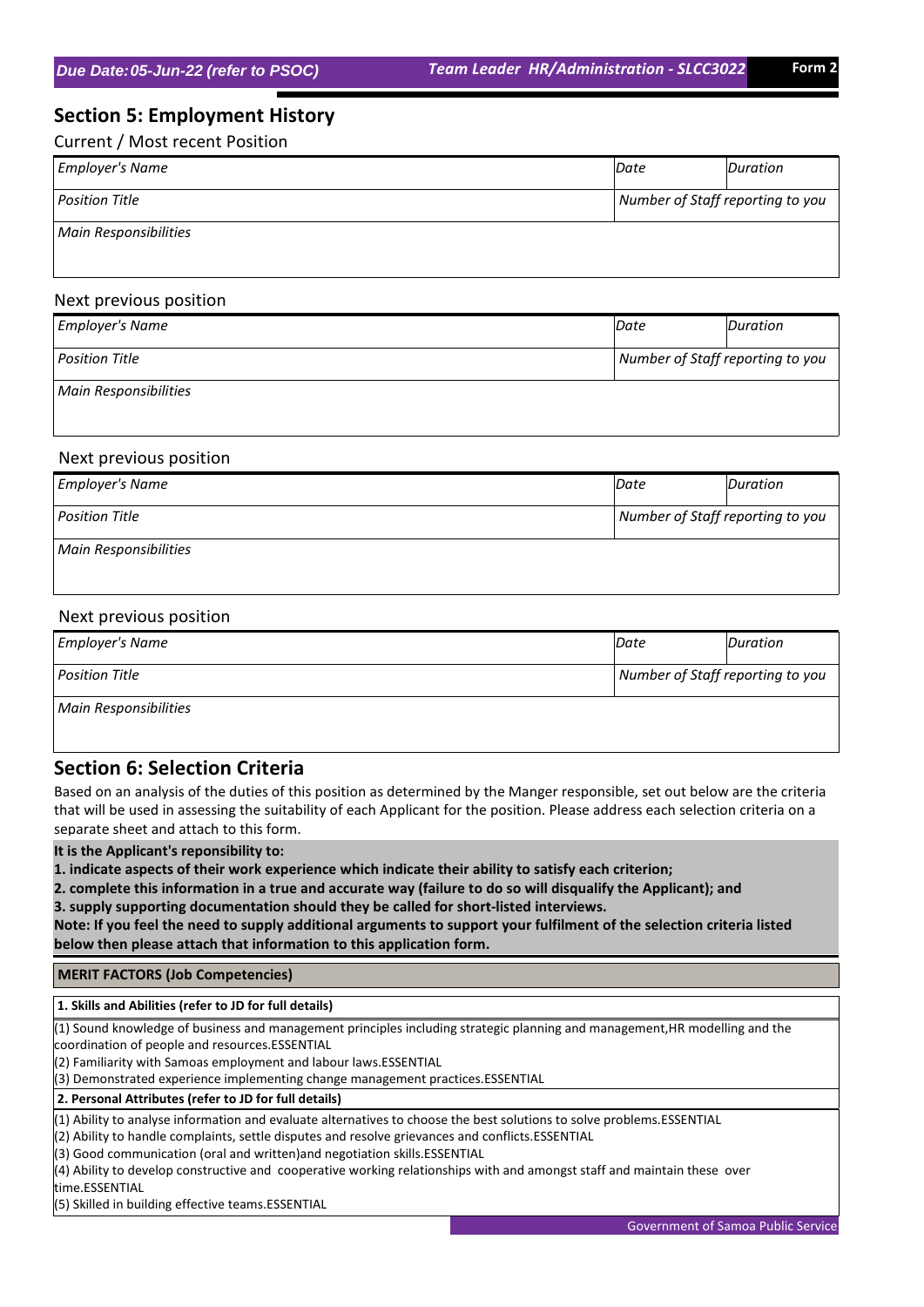*Due Date: (refer to PSOC) 05-Jun-22 Team Leader HR/Administration - SLCC3022* **Form 2**

(6) Sound ethics and integrity, as well as respect for diversity.ESSENTIAL

 **3. Experience and Past Work Performance (refer to JD for full details)**

Minimum 5 years work experience , preferably in an HR management role.ESSENTIAL

 **4. Qualifications (refer to JD for full details)**

(1) Minimum qualification of a Bachelors degree in Management , Business or relevant discipline.ESSENTIAL

(2) Training in leadership and staff development.DESIRABLE

(3) PROFESSIONAL CERTIFICATION

A recognised professional HRM Certification such as Senior Professional in Human Resources (SPHR) or Chartered Institute of Personnel and Development (CIPD).DESIRABLE

#### **Section 7: Computer Literacy**

Indicate competency level for each Application

Competency Level code: 1= no knowledge; 2= basic knowledge; 3= good working knowledge; 4= strong/advanced capabilities

| <b>Main Applications</b>       | Other Systems                |  |
|--------------------------------|------------------------------|--|
| Word processing (Word)         | Database Management (Access) |  |
| Spreadsheets (Excel)           | Other (specify)              |  |
| <b>Presentation PowerPoint</b> | Other (specify)              |  |
| E-mail                         | Other (specify)              |  |

#### **Section 8: Knowledge of Languages**

| For languages other than your mother tongue, enter<br>appropriate number from code below to indicate level of your<br>language skills | Indicate your mother tongue<br>by ticking a box below | <b>Speak</b> | Read | Write |
|---------------------------------------------------------------------------------------------------------------------------------------|-------------------------------------------------------|--------------|------|-------|
| <b>CODE</b>                                                                                                                           | Samoan                                                |              |      |       |
| 1. Limited conversation, reading of newspapers, routine                                                                               | English                                               |              |      |       |
| correspondence<br>2. Engage freely in discussions, read write more difficult materi                                                   | Other (specify)                                       |              |      |       |
| 3. Speak, read and write (nearly) as well as mother tongue.                                                                           |                                                       |              |      |       |

#### **Section 9: Discipline Records Check**

| Do you have a discipline record; any criminal convictions; or any current legal | No | Yes |
|---------------------------------------------------------------------------------|----|-----|
| proceedings against you? (Please TICK the appropriate box)                      |    |     |
|                                                                                 |    |     |

IF Yes, Please provide details on a separate piece of paper in a sealed envelope and attach it to this form. This information will be kept confidential and only be seen by the Assessment Committee.

#### **Section10: Declaration of Referees**

Please note that you need to declare addresses and contact numbers of three referees.

| <b>Referee Name</b> | Designation | <b>Address/Contact Numbers</b> |
|---------------------|-------------|--------------------------------|
| 11.                 |             |                                |
| 2.                  |             |                                |
| 3.                  |             |                                |

#### **Section 11: Declaration of Close Relations**

Do you have a close relation (family ties) to an inidvidual(s) currently employed anywhere in the Ministry to which you are applying? (Please TICK the appropriate box) **No Yes**